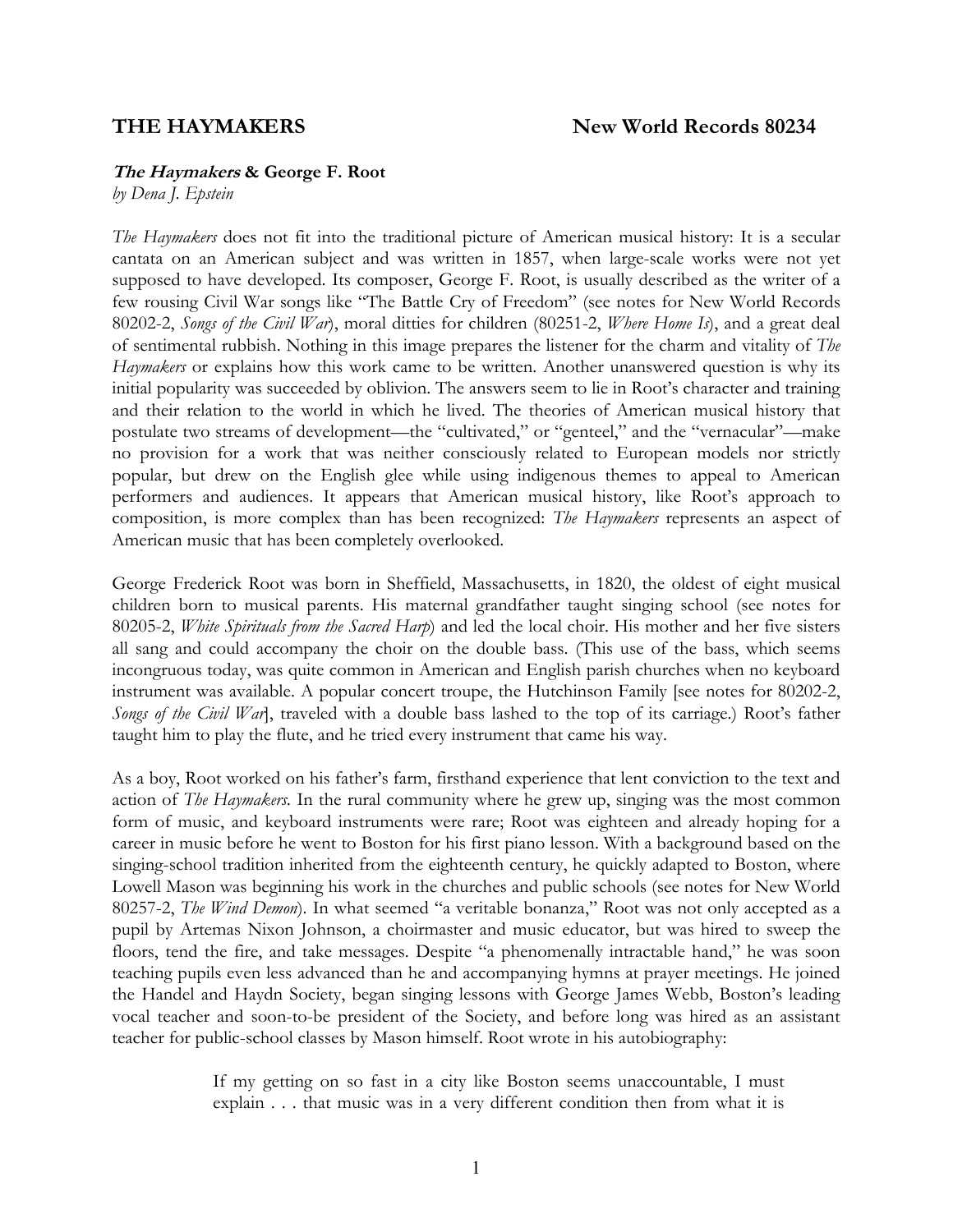now [1891] . . . [and] those who were early in the field had a very great advantage. We had no competition and were sought on every hand.

In 1841, three years after coming to Boston, Root began coaching singers in Mason's teachers' class; he did so well that he started conducting regular sessions in vocal technique.

Three years later Root went to New York to teach music at Abbott's School for Young Ladies. Within a short time he was also teaching at Rutgers Female Institution, Miss Haines' School for Young Ladies, Union Theological Seminary, and the New York State Institution for the Blind, besides leading the choir at the Mercer Street Church. His classes were primarily in singing, to which he gradually added scales, transposition, and other exercises.

At home he formed a vocal quartet with his wife, sister, and brother to sing glees, madrigals, and Mendelssohn part-songs. In time the group achieved such polish that they were invited to appear on a program of the New York Philharmonic Society, singing without accompaniment. Root had sung with orchestra in Boston, but he seems to have had little interest in instrumental color or effects and thought primarily in terms of the human voice. At this time he preferred in teaching to use the works of Schubert, Mendelssohn, and Haydn, among others, disdaining the songbooks then on the market. But he experienced increasing difficulty finding suitable material for his classes—the right number of parts with just the right level of difficulty for children or young girls. The schools demanded appropriate new music for opening and closing religious exercises, and he found it easier to compose his own than to search out what he needed. In his teaching he was used to "extemporizing melodies on the blackboard, before classes that could be kept in order only by prompt and rapid movements." In composing, "such work as I could do at all, I could do quickly. There was no waiting for a melody." He compiled his first singing book for his classes, *The Young Ladies' Choir,* in 1846.

By 1850 the pace of his many teaching assignments began to weary even his robust constitution. At the suggestion of Jacob Abbott, he decided to spend a year in Paris, studying singing. For his teacher he chose Giulio Alary, an experienced conductor in Italy and France who also composed chamber music, many songs, several operas, an oratorio, and a requiem and was a leading instructor at the Conservatoire. What Alary thought of his unsophisticated pupil from America one can only guess. A French version of Alary's opera *Le Tre Nozze* was in rehearsal as *Les Trois Marriages.* The composer invited Root to a rehearsal, but Root's religious principles prevented him from accepting. "At that time, in the church to which I belonged, it was thought wrong to go to opera or theatrical representations, and I determined when I left home that I would do nothing in Paris that I would not do in New York." Aware that his refusal was incomprehensible to Alary, Root felt he could not continue his lessons and found another teacher. Later Root's religious views became more liberal; but a prejudice against the theater was common in America, an element in the success of his cantatas. They, like lectures and concerts, were considered educational rather than entertainment. Since concerts were permitted, Root was able to hear the great singers of his day: Luigi Lablache, Henriette Sontag, Pauline Viardot Garcia, and Sims Reeves, as well as the composers Felicien David and Hector Berlioz conducting their own works. He was acquainted with the most innovative music of his time, although he chose to write for an unsophisticated audience.

Root returned from Europe with broader musical horizons, but his practical views of the American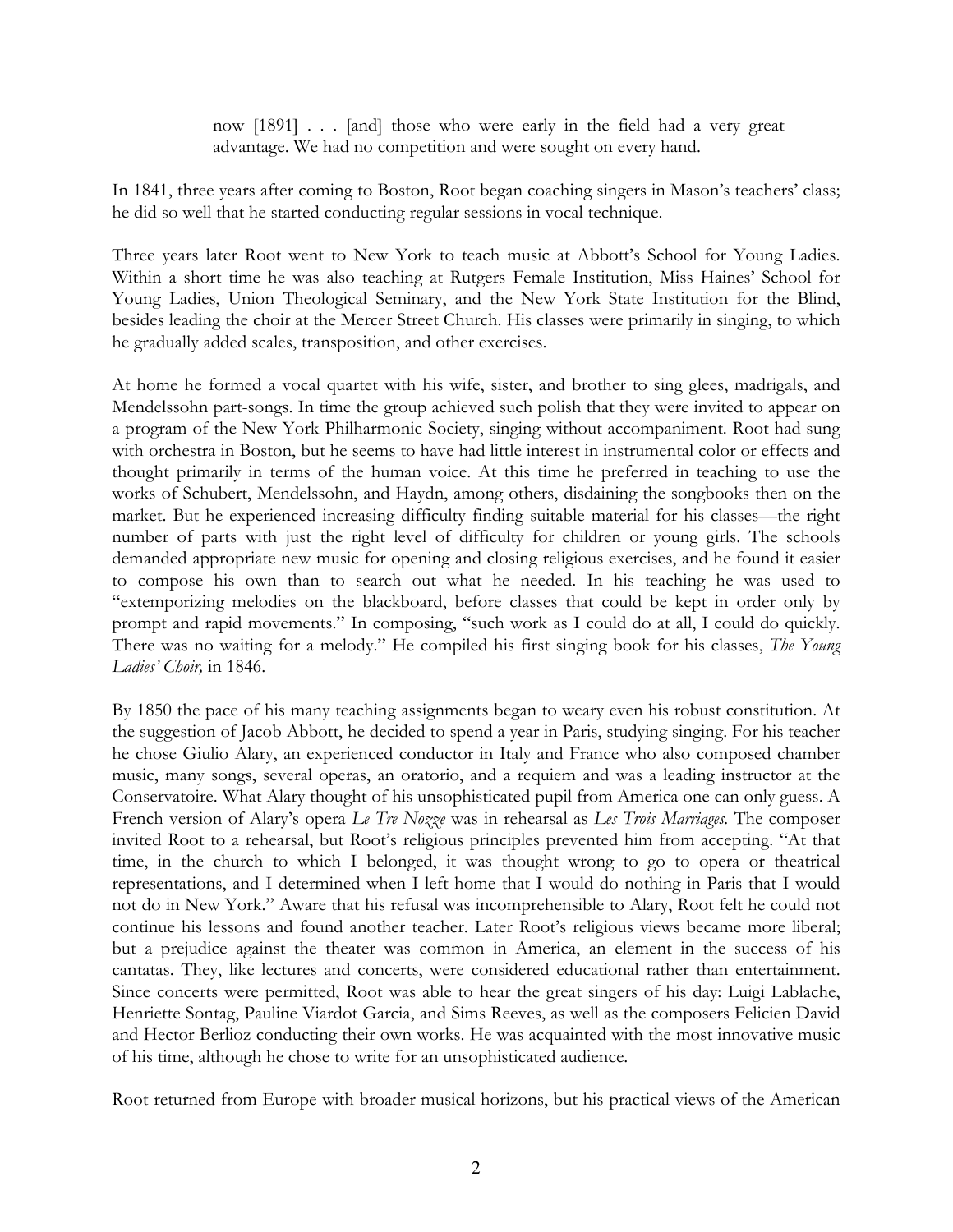public remained substantially unchanged. When he needed "something new" for his classes, he thought of the floral concerts for children that were then popular. From them it was only a short step to a musical play for girls and young ladies, built around the suitably innocuous theme of the flowers choosing their queen. His first cantata, *The Flower Queen; or, The Coronation of the Rose* possibly the first secular cantata by an American—was published in 1852. The work was intended for young ladies' seminaries, which were numerous. It was an immediate success. Rudimentary directions for staging were included, along with a brief synopsis of the plot:

> The Flowers meet in a secluded dell in the forest to choose their Queen . . . [They] tell of love and duty; and the Recluse—learning that, to fill well the station allotted by Providence, is to be happy—resolves to return again to usefulness and contentment among his fellow creatures.

Such highly moral philosophy struck a popular note and would recur in *The Haymakers.* Root's effective handling of young voices contributed to the cantata's success, although a static bass line, feeble melodies, and a lack of rhythmic variety made only too apparent his inexperience as a composer.

Soon thereafter Root wrote the first of his "people's songs," modeled on the sentimental ballads of Stephen Foster. With a few hits like "Hazel Dell" and "Rosalie, the Prairie Flower," Root began to take his composing more seriously. He still thought of himself primarily as a teacher and took a leading role in organizing the first Normal Musical Institute, a pioneer three-month training course for teachers. Classes were taught by some of the leading native musicians: Lowell Mason, Thomas Hastings, William B. Bradbury, and Root himself. The enthusiastic and hard-working teacherstudents provided Root with more skillful choruses than he had had before, and again he proved an effective teacher. That he could stand comparison with the best teachers in Europe was asserted by Alexander Wheelock Thayer, the biographer of Beethoven, in *Dwight's Journal of Music* for July 25, 1857:

> The best class teaching of vocalization I had ever seen was by [Karl] Goetze, in Leipzig, and [Julius] Stern, in Berlin; but in neither case did the method strike me as better than Mr. Root's, and certainly their classes were not superior to his, in the proficiency manifested. . . . Of the chorus singing I can hardly speak in too high terms—such were the firmness of pitch, the excellent pronunciation and delivery of the text, the promptness in taking up points, the perfect time, and the full volume of tone.

An earlier dispatch in *Dwight's* for July 4 was equally enthusiastic: "The glee and choral performances were quite remarkable, for so large a number brought promiscuously together." With Dwight and Root in opposing musical camps, such praise was rare.

Much of the music the Normal classes performed came from Europe, but Root felt a need for works designed for an American public. In his autobiography he candidly stated his pragmatic attitude toward composing:

I never felt in the least that I had a "call" to be a musical composer. . . . I never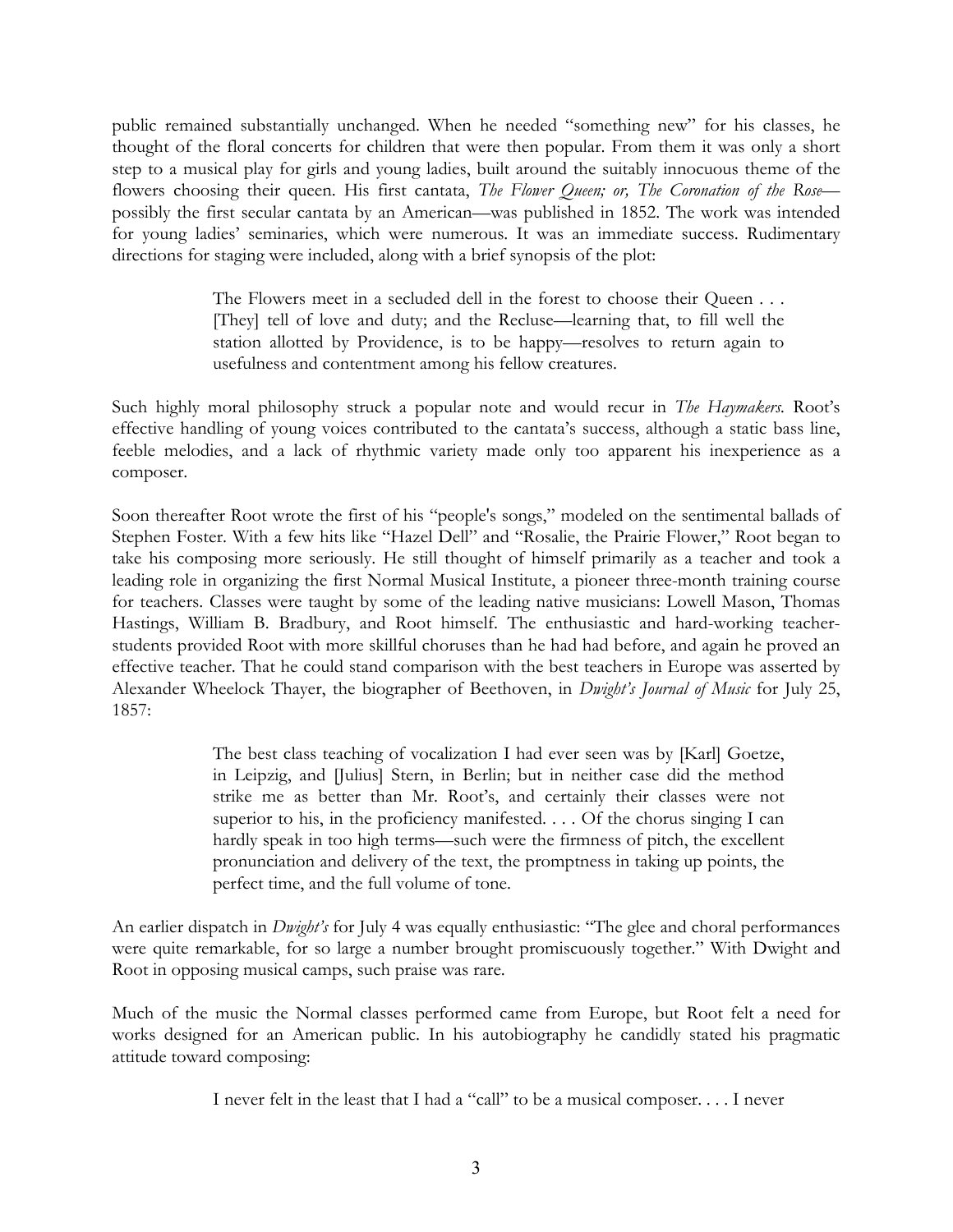dreamed of eminence as a writer of music. . . . [as] I saw so many failures on the part of those who were "aiming high" . . . that I . . . preferred to shoot at something I could hit. . . . I am simply one, who, from such resources as he finds within himself, makes music for the people, having always a particular need in view. This is a thing that a person may do with some success, without being either a genius or a great composer.

His lack of pretension and his intimate knowledge of effective singing contributed to the lasting charm of *The Haymakers.*

In 1856 Lowell Mason, Jr., a partner in the publishing firm of Mason Brothers, proposed that Root write a cantata for mixed voices on a secular text, and haymaking was chosen as the subject. Root decided to write both words and music. He wrote most of the cantata at the Root family farm in North Reading, Massachusetts,

> where, by stepping to the door, I could see the very fields in which I had swung a scythe and raked the hay, and in which I had many a time hurried to get the last load into the barn before the thunderstorm should burst upon us. In fact, nearly every scene described in the cantata had its counterpart in my experience on the old farm not many years before.

He knew the real thing, and his audiences sensed it. Many details in the libretto demonstrate his familiarity with haying; for example, the Farmer's instructions in Part First: "Come, lads and lasses, turn again the half-made hay . . . too much drying is not good."

When *The Haymakers* was performed in Chicago in 1860, the *Tribune* for January 9 praised,

. . . the freshness of its music, which, combined with the naturalness of the plot, depicts with great truthfulness, while it slightly idealizes the labors of the American hayfield. . . . The Italian opera walks on stilts, deals in exaggeration, and treats largely of kings, queens, dukes and nobles. This is purely democratic, exalts labor, ridicules the useless city dandy, and holds up for your admiration the sturdy Farmer and his household, who learn from nature, the pure, the true and the beautiful. . . .

Even the usually critical *Dwight's Journal of Music* had been respectful in March, 1859: "The work is no mere juvenile affair, but one of really quite high pretensions, 'needing only the addition of orchestral accompaniment to entitle it to the name of an opera.'" Root conducted twenty performances in Boston and vicinity that season. The Chicago performances, also conducted by Root, filled a twentythree-hundred-seat house three times, with more performances requested. (Chicago's population at that time was roughly a hundred thousand.)

Root's cantata differed in some ways from comparable European works, for he wrote for the forces he expected to find. His prefatory "Explanations and Directions" give simple practical directions for staging the work, with alternative suggestions for performances "book in hand, without costume and action." No orchestral accompaniment was contemplated, nor is there any evidence that one was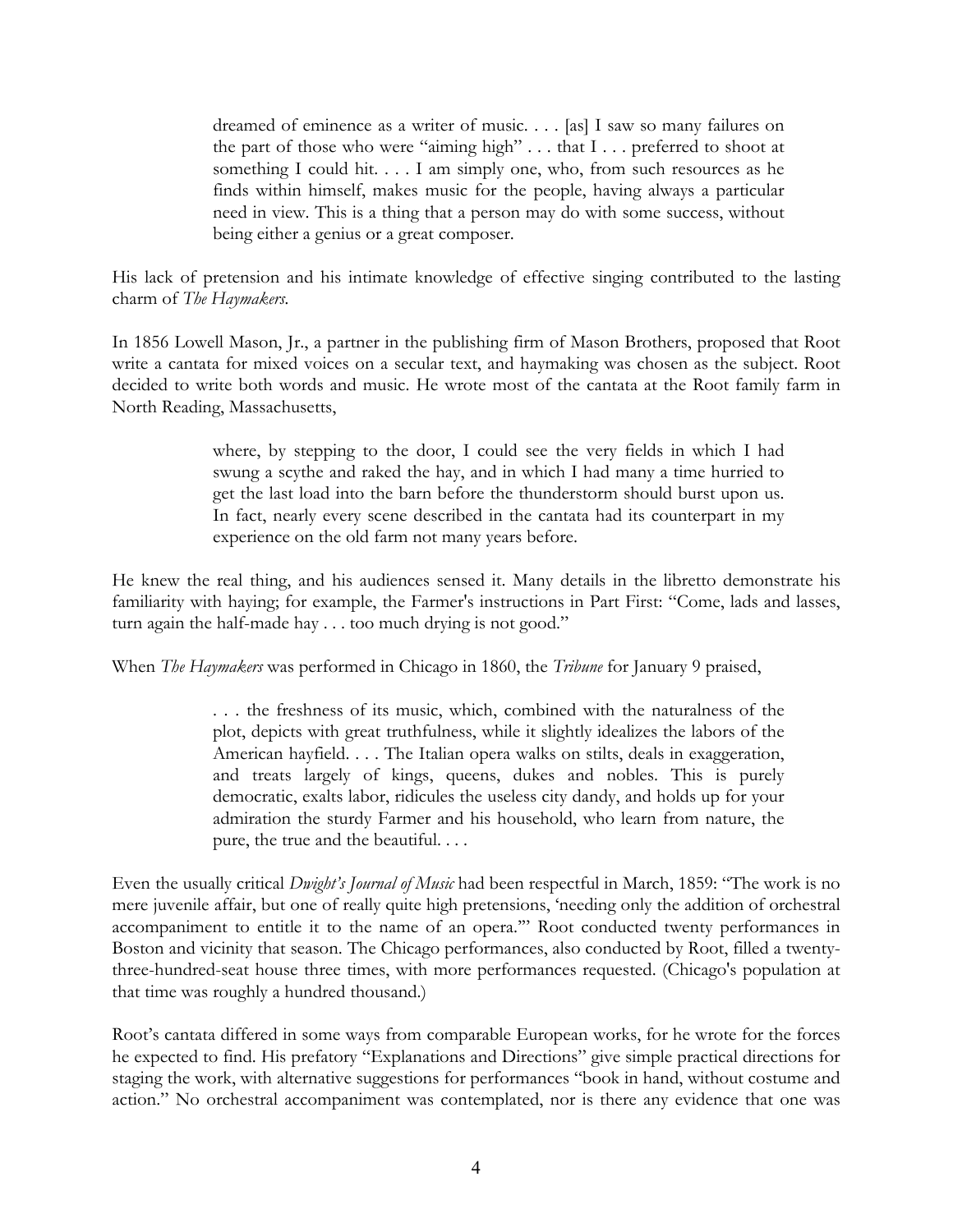ever used. The portions for solo voices were accompanied by piano, with an occasional flute obbligato—the "Explanations and Directions" only mention "other instruments"—while the mildly contrapuntal choruses had no accompaniment indicated. In this recording the choruses are sung *a cappella,* although it is possible that a keyboard doubling may have been used. The liveliness and vigor of these sections anticipate the operettas of Arthur Sullivan.

Despite the work's charm, it lapsed into oblivion after its initial success. In large part this may have been due to the troubled political situation in 1860, with war drawing near. A distracted public probably discouraged amateur groups from undertaking large-scale choral works. During the war, impromptu programs requiring little rehearsal were the rule. And when the war finally ended, European opera won over a large portion of the theatergoing public. The major cities had lost their enthusiasm for naturalistic re-creations of rural life, while the smaller towns lacked the resources for so ambitious a work. Moreover, a successful performance seemed to demand a coach and conductor as skilled as Root; with him in command, all went well. How many performances were conducted by others is not known. It seems likely that America could not boast many choral conductors of his caliber.

Finally, Root himself seemed to lose interest in his more ambitious works as he grew older. His financial success was based on his simpler pieces, not on *The Haymakers,* and though he never disowned this child of his youth, there is no reason to believe he tried to revive it. It was in print in 1870, when it was listed in the Board of Music Trade's *Complete Catalogue,* but I wonder how many performances it had after the Civil War. If this recording inspires a rebirth of interest, perhaps we may yet see staged performances of the work as it was done in 1859-60.

# **Comments on George F. Root's Explanations and Directions to The Haymakers**

The directions for presenting *The Haymakers* reflect Root's clear ideas of effective staging, despite his religious objections to the theater (he removed the stigma of theatrical vulgarity by calling the work "An Operatic Cantata"). Root's careful concern for effectiveness in both staging and performance is evident in such directions as: ""n No. 6 [9], the upper part of the accompaniment attempts some imitation of the singing of the scythe through the grass. . . . The mowers pass to and fro across the stage, imitating the motions of mowing, giving the stroke at the commencement of each measure. . . . " Later: "In . . . all pieces where two choruses or parts sing together, great care should be taken to keep a good balance." At a time when no native school of musical theater had yet developed in England or the United States, these simple and sensible directions foreshadowed not only the works of Gilbert and Sullivan but, in America, more sophisticated if no less indigenous twentieth-century productions such as *Oklahoma!*

Dena J. Epstein *is the author of* Music Publishing in Chicago Before 1871: The Firm of Root & Cady, 1858–1871 *(Detroit: Information Coordinators, 1969),* Sinful Tunes and Spirituals: Black Folk Music to the Civil War *(Urbana: University of Illinois Press, 1977), and many articles and reviews.* 

# **Explanations and Directions, by George F. Root**

The "Haymakers," as the title indicates, is founded upon scenes and incidents connected with the hay-field, the farm-house, and the hay-making season, and may be given with or without characteristic costume, action, scenery, etc., at the convenience or pleasure of the performers. If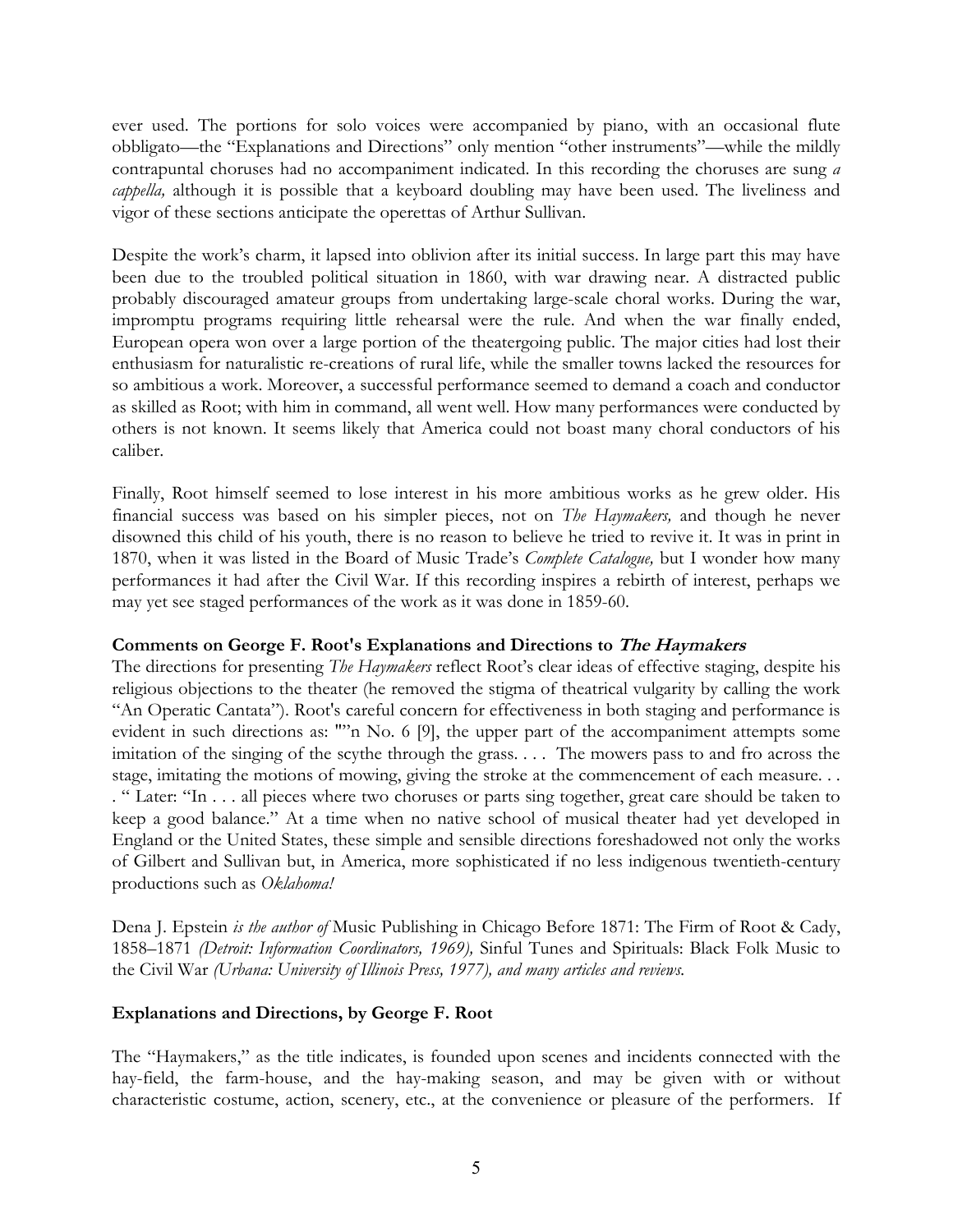sung, book in hand, without costume and action, no special direction is needed here . . .

A large platform or stage will be required, that the performers may have room enough for the necessary action. A part of the stage should be concealed from the audience, that the singers may be sometimes out of sight. This may be done by trees and shrubbery, leaving the open space in the center and in front. If convenient, the gable end of a farm house or other appropriate scenery may be represented behind the trees.

The ladies should wear straw hats and picturesque dresses of some simple material. A sort of Swiss costume is pretty, easily made, and convenient. The gentlemen should also wear straw hats and summer clothing. Jackets or blouses may be dispensed with while at work. The farmer and other principal characters may have some appropriate distinguishing dress.

Real scythes, rakes, and forks may be found too large and heavy; imitations are easily made, and will be better.

The piano-forte or other instruments should not be on the open stage where the performances take place, but rather behind the trees at the side, or below the stage in front. . . .

The singers should keep well *in front,* singing as much as possible *to the audience.* Throw out the voices freely, and speak distinctly. . . .

The first three or four "Good Mornings" may be sung before the singers come on, perhaps by single voices, as if calling to each other; or this may be carried still further by *saying* good morning, as if waking up the sleepers. When the singers come on, let them sing as if bidding each other good morning. If the two parts singing "Good Morning" are found too difficult, it will produce a very good effect to have some voices appointed to *say* good morning, as if answering to each other, while the chorus is going on. No direction is needed for Nos. 24 and 25, nor indeed for No. 26, excepting, perhaps, that as this chorus is very short it may be sung twice.

............................................................................

William then comes on, accompanied by the mowers, who, while he sings, make ready for their work by going through the motions of whetting their scythes, etc., not, however, so as to disturb the song. Perhaps their movements may be mostly made in the interludes. In No. 6 [9], the upper part of the accompaniment attempts some imitation of the singing of the scythe through the grass. If desirable, a part only of the singers in this chorus may appear, the others singing out of sight. . . . The mowers pass to and fro across the stage, imitating the motions of mowing, giving the stroke at the commencement of each measure, and arranging their movements so that near the close of the piece they shall be out of sight, and their voices sound as if they were in the distance. During this performance the spreaders come on with their forks, and arrange themselves in groups as if conversing.

The mowing chorus may be sung two or three times, changing mowers each time if thought best. It will be well to arrange the stage so that the mowers can pass behind the trees on one side, and appear again on the other, diminishing as they pass out of sight, and increasing as they appear.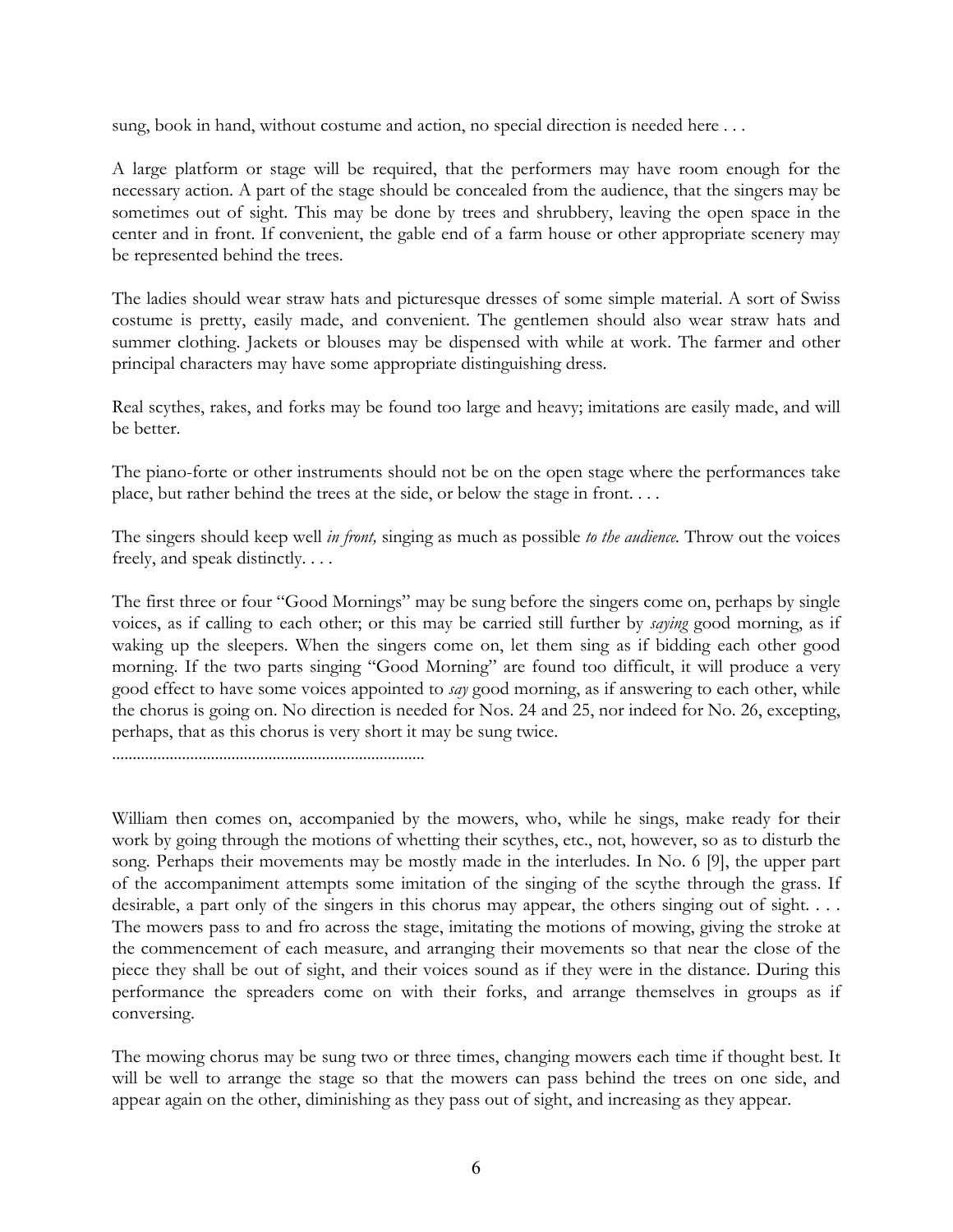............................................................................

At No. 32 the chorus again comes on. This piece will require some care to make it effective.

Just before the commencement of the second movement in No. 33 let one of the men hurry up to the farmer, and call his attention to the cloud in the west. In No. 34 the raking and pitching may be imitated. The hay wagon may be *imagined* to stand just out of sight, yet so that the pitching can be seen.

..............................................................................

The room may be darkened a little for No. 36, and imitation lightning and thunder introduced, if convenient. It may be well to have a short, appropriate prelude to this chorus.

In No. 37 the light should brighten, and as William and Anna sing, "And see! with golden gleaming," all start up, and pointing to the rainbow, commence No. 38 as soon as the duet ends.

In No. 39 Mary stands in the center, well in front, those who sing in semi-chorus forming a semicircle around her—the others in groups. As No. 39 closes the farmer steps forward, and sings his little recitative, at which all fall into the semi-circle inclosing the principal characters.

A rustic dance may be introduced at the close of No. 40, if thought best, after which a part of the chorus may be repeated as a finale.

If during the performances generally the movements, as here indicated, should be found tiresome or inconvenient, the singers may often remain stationary. In this case, however, care should be taken not to assume positions that are too formal; arranging in little groups is a good plan. The music should be committed to memory, and no books be used in sight when the cantata is performed in this way.

In conclusion, the author hopes the "Haymakers" will be found useful and pleasant for musical practice, and innocent and healthful as a means of recreation and enjoyment. **Introduction to the Libretto**

*The Haymakers,* with hardly any plot at all, recalls Haydn's *The Seasons* in its re-creation of the rural scene and the activities of haymaking and in its similar cast. Part First, not included in this recording, begins with the Farmer calling his crew to begin their work. The chorus praises the farmer's life— "No factory walls confine his limbs"—and thank God for the beauties of nature and the fruit of the earth. The Mowers and Spreaders graphically describe how their work is done—"Now steady swing your scythes in measured time, nor fear upon the smooth and well-rolled field a single stone to meet." Noon comes, and the crew stops for dinner. Work is then resumed, "neatly, no straws leave behind,/Gather all as we go." At the day's end they rest, while William, the young countryman, and Mary, the farmer's daughter, sing a serenade. Part Second follows.

# **Libretto to the Haymakers, an Operatic Cantata, Part Two By George F. Root**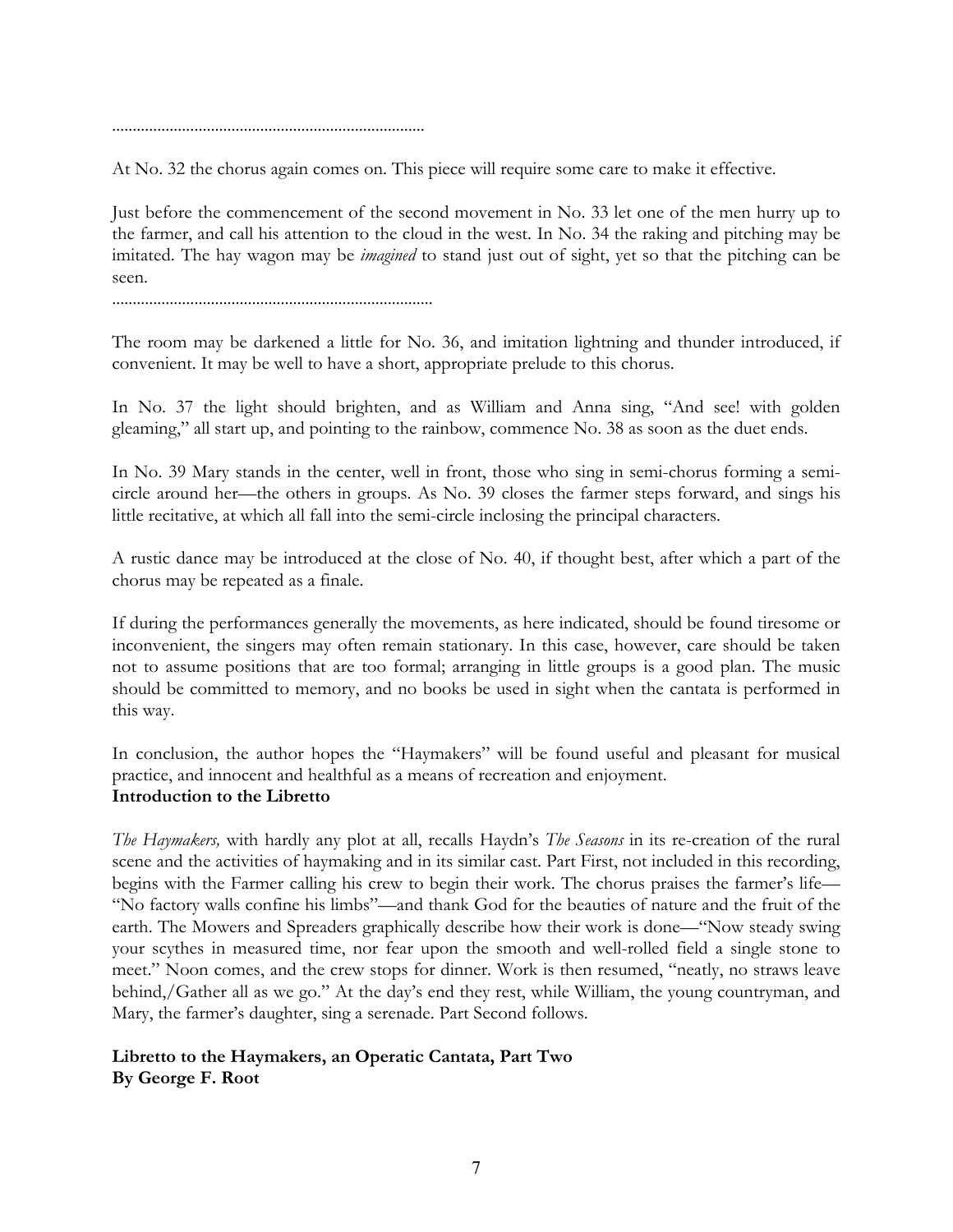#### Personations

Mary (The Farmer's Daughter) *First Soprano* Anna (The Farmer's Daughter) *Second Soprano* Dairy-Maid *Mezzo-soprano* Farmer *Baritone* William (First Assistant) *Tenor* John (Second Assistant) *Bass* Trio of Women's Voices Chorus of Men's Voices Quartette and Chorus Quintet Semi-Chorus of Mowers (Men's Voices) Semi-Chorus of Spreaders (Women's Voices) Semi-Chorus of Mixed Voices Full Chorus of Haymakers

No. 23: Full Chorus

 Good morning, 'Tis a bright summer morn and our harvest day, With the first ruddy beam, away! away! Every creature around us seems to say, Good morning!

How pure, how sweet the earth, the air, the sky, How darts from out the east the light, How mount its rays on high, From sleep we rise with life, and strength, and joy; And quaff from bounteous nature's cup, A draught without alloy. How pure, etc.

'Tis a bright summer morn and our harvest day, With the first ruddy beam, away! away! Every creature around us seems to say, Good morning, etc.

> No. 24: Recitative—*Farmer* [Mark Myers, tenor]

How pleasant are those cheerful words, Happiness comes not from wealth, comes not from station, But from contentment calm and true. He who walks cheerfully on the path of duty,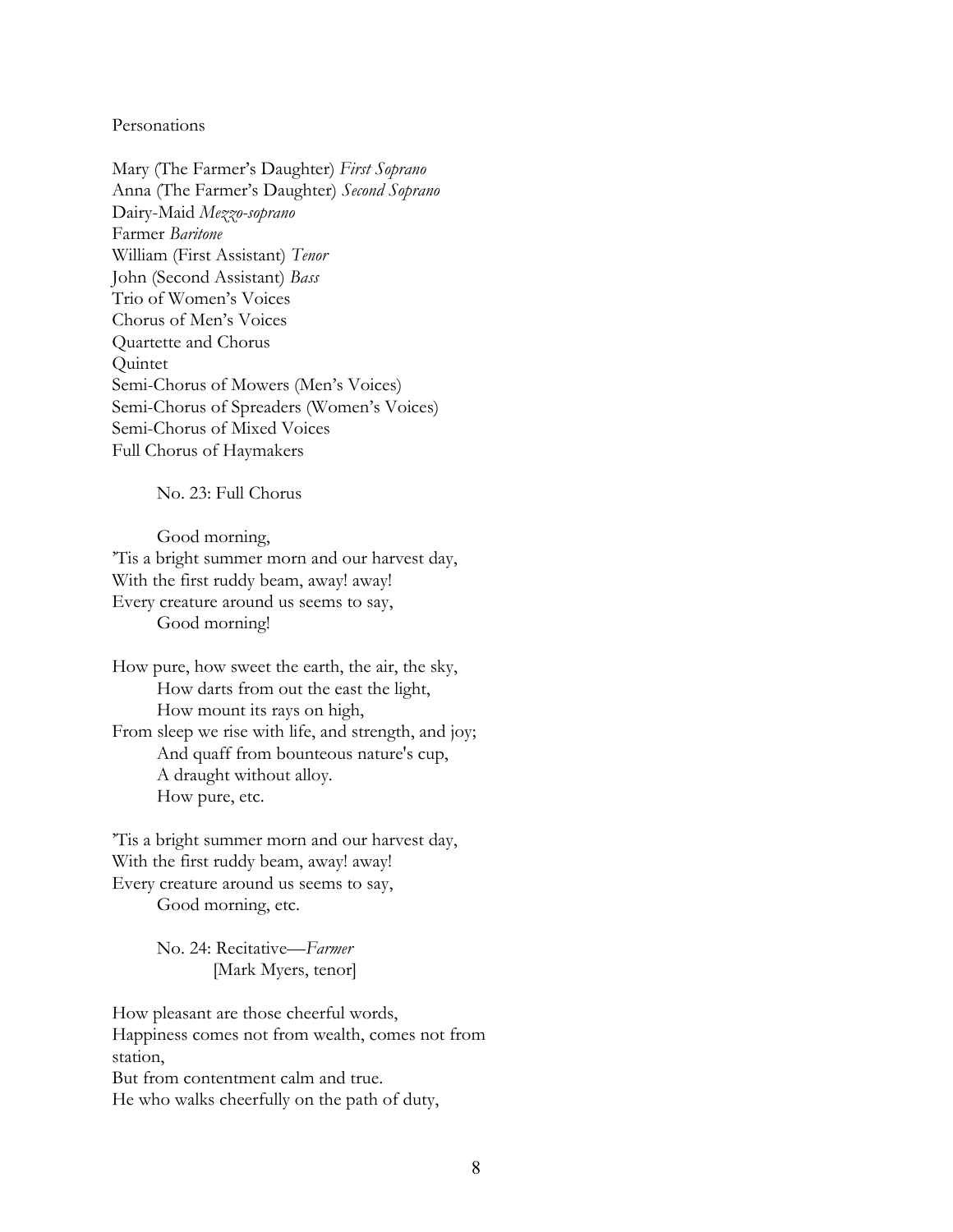Doing with his might what his hands find to do, Loving God and his fellow man, He alone has the right to be happy.

> No. 25: Song—*Farmer* [Mark Myers, tenor]

Blithely go we forth; 'tis our harvest day, Every thing around us is bright and gay; From the waving tree-tops, hear the merry song, Floating through the valley, the tones prolong;

Hear the distant murmur of the woodland so fair; Welcome is its music on the bright morning air; Mingle then our voices, as we go on our way, With the cheerful sound; 'tis our harvest day.

No. 26: Chorus and Echo

1. Light hearted are we, and free from care, As forth to the fields we go; While singing, laughing, shouting, The echoing hills are sounding, As merrily forth we go. Yo ho! yo ho! yo ho! etc.

2. Yes, merrily forth, a happy band, We go to the meadow fair, The joyful birds are singing, And hill and valley ringing, As merrily forth we go. Yo ho! etc.

No. 27: Chorus—*Men's Voices*

How like some tented camp the distant field appears! All glorious in the morning light, tho' wet with dewy tears, How flies the heavy mist like smoke of battle's strife, As brightening all the sky the sun is bursting into life, Like the sword's bright flash, And the saber's clash And the rolling, rolling drum, Are the glancing light, Of the scythes so bright, And the wood-bird's whirring hum.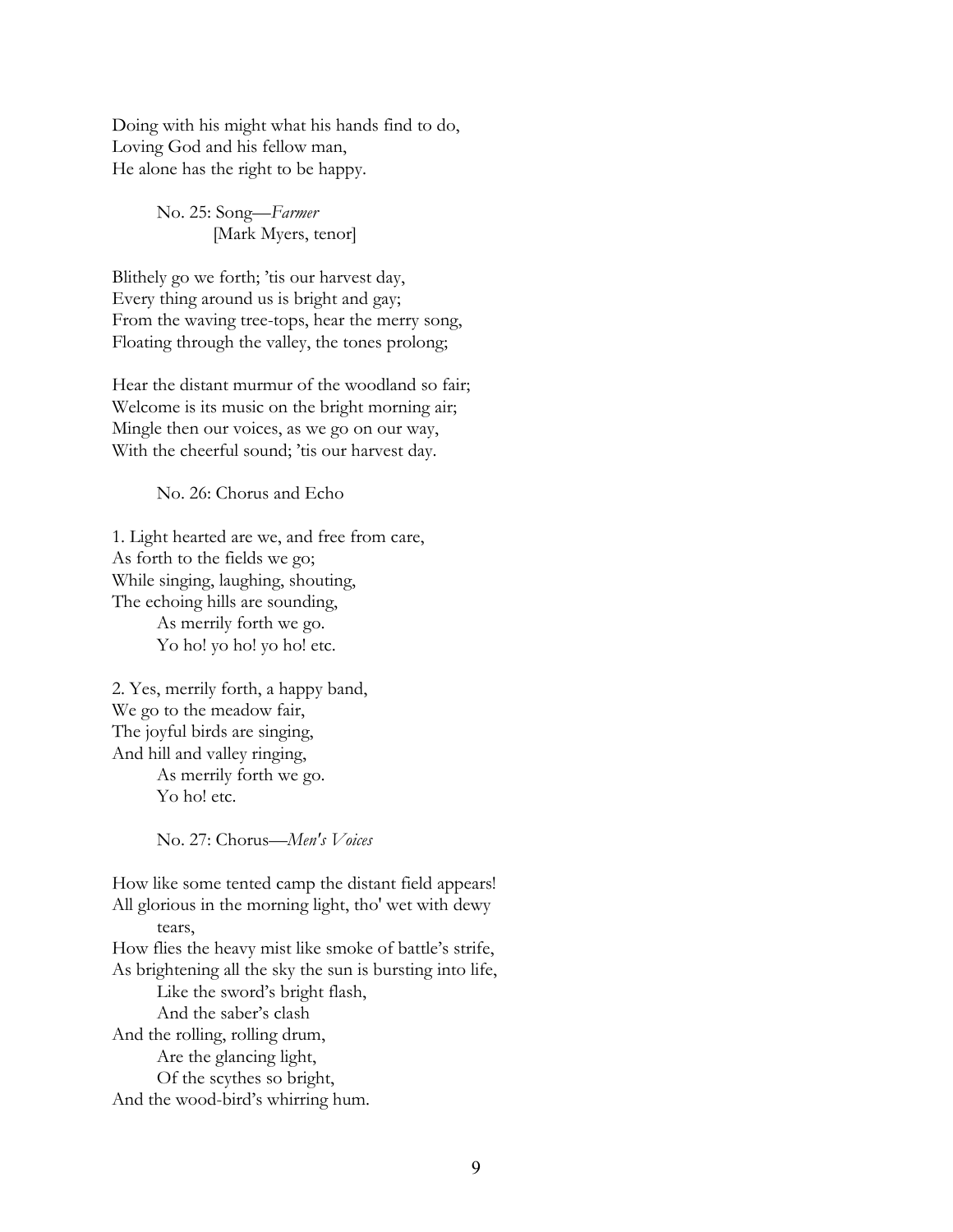No. 28: Recitative—*Anna* [Linda Brannon, mezzo-soprano]

Joy! it is not the tented field, it is not the rolling drum, it is not the saber's flash, nor the cannon's roar. The only tents are of fragrant hay. The only sentinels, the hopping, hopping robins, who at our approach have flown away.

No. 29: Song—*Anna* [Linda Brannon, mezzo-soprano]

Scenes of happiness I love you, Dearer by far than the gay world's smiles, Every object fair Bringeth joy that no sorrow beguiles. Home, dear home, so lovely, With a full heart turning to thee, I cling in my love like a vine To the objects so dear to me. Yes! scenes of happiness, I love you, Deep in my heart shall your memory dwell, When I wander far from friends and thee, When I must say to all farewell.

> No. 30: Recitative—*John* [Gary Petersen, bass]

The dew now is off, and again spread we the hay, that the sun's bright beams may finish their work.

No. 8: Semi-Chorus—*Spreaders*

Toss it hither, toss it thither, Neatly spread it to and fro, Hither, thither, quickly turn it, Over, under, by and through, Merry voices gayly ringing, Ringing over meadow fair, Sweetly joining distant music Floating on the fragrant air. Toss it hither, toss it thither, etc.

No. 16: Double Semi-Chorus—*Spreaders and Mowers*

Hark! hark to the cheerful sound, Hark! hark how it floats around,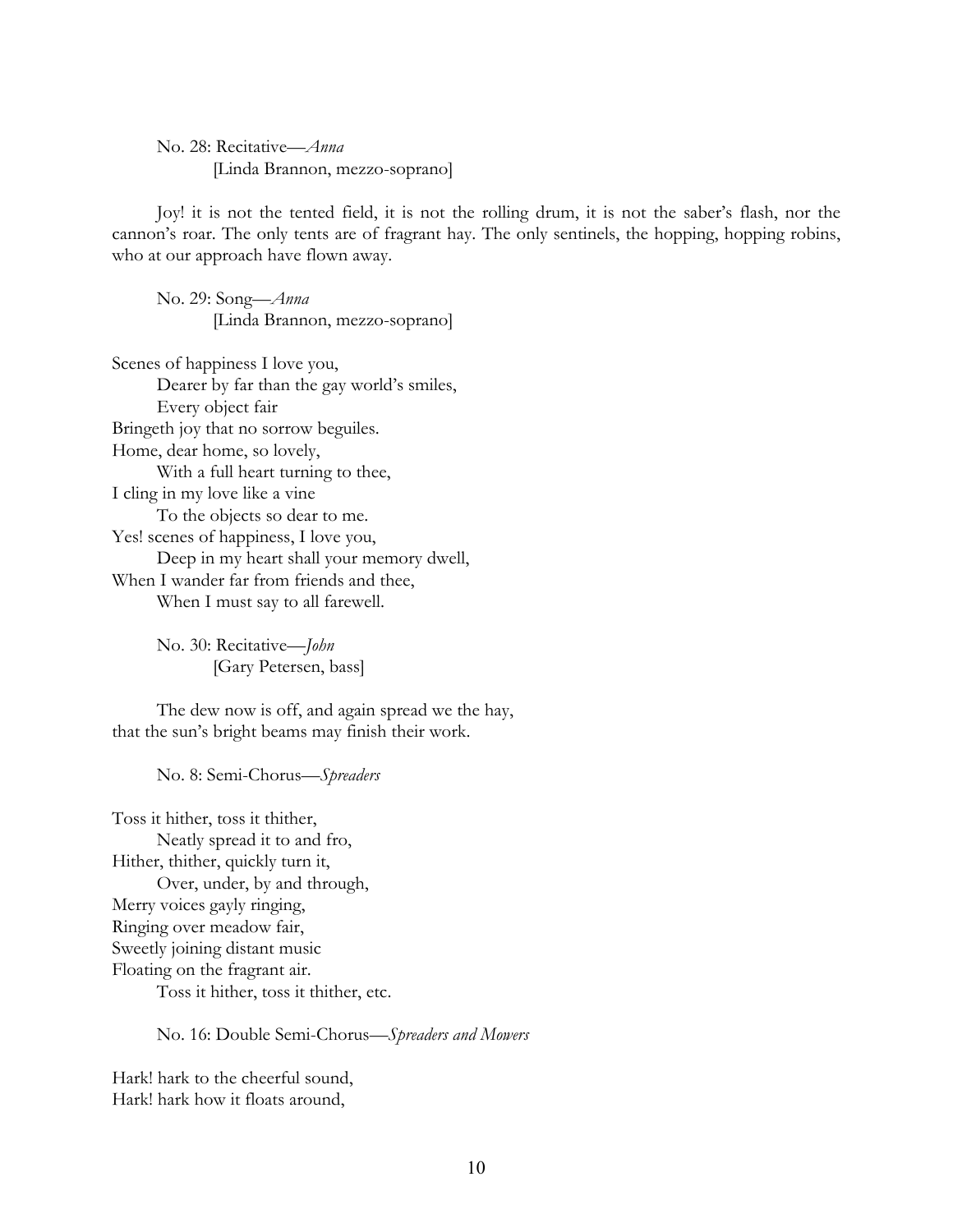Clearer than merry bells on the summer air, Sweetly its music tells of the true and fair. Hark! hark, as they spread to and fro, Hark! hark! now, as onward they go.

No. 31: Quintette—*Mary, Anna, William, Farmer, John* [Carolyn Finley, soprano; Linda Brannon, mezzo-soprano; Mark Myers, tenor; Chris Hodges, baritone; Burr Phillips, bass]

How good is He, the Giver, Whose mercies fail us never, Whose bounty large is ever, Loving and free; From Him the bright sun shineth, And soft at eve declineth, Bringing the night.

His power the seasons changeth, Summer and Winter, Autumn and Spring, And each His praise proclaimeth, Ever the bountiful Lord and King.

For every thing He careth, His notice nothing spareth; Not e'en the sparrow falleth, Without His kind regard, And here His love hath brought us, His goodness here hath taught us, That we with one accord, May praise the Lord.

Yet learn we a lesson from the falling grass: In the morning it flourisheth and groweth up, In the evening it is cut down, and withereth— So in a day our life may be ended. When that time shall come, may we be gathered into the garner of the Most High. Praise the Lord.

No. 32: Chorus

How sultry is the day, no breath stirs the leaves, The heavens are as brass, and man and beast are like to faint; Sings aloud the locust, who alone rejoices. Parched are the fields, and the broad corn-leaves do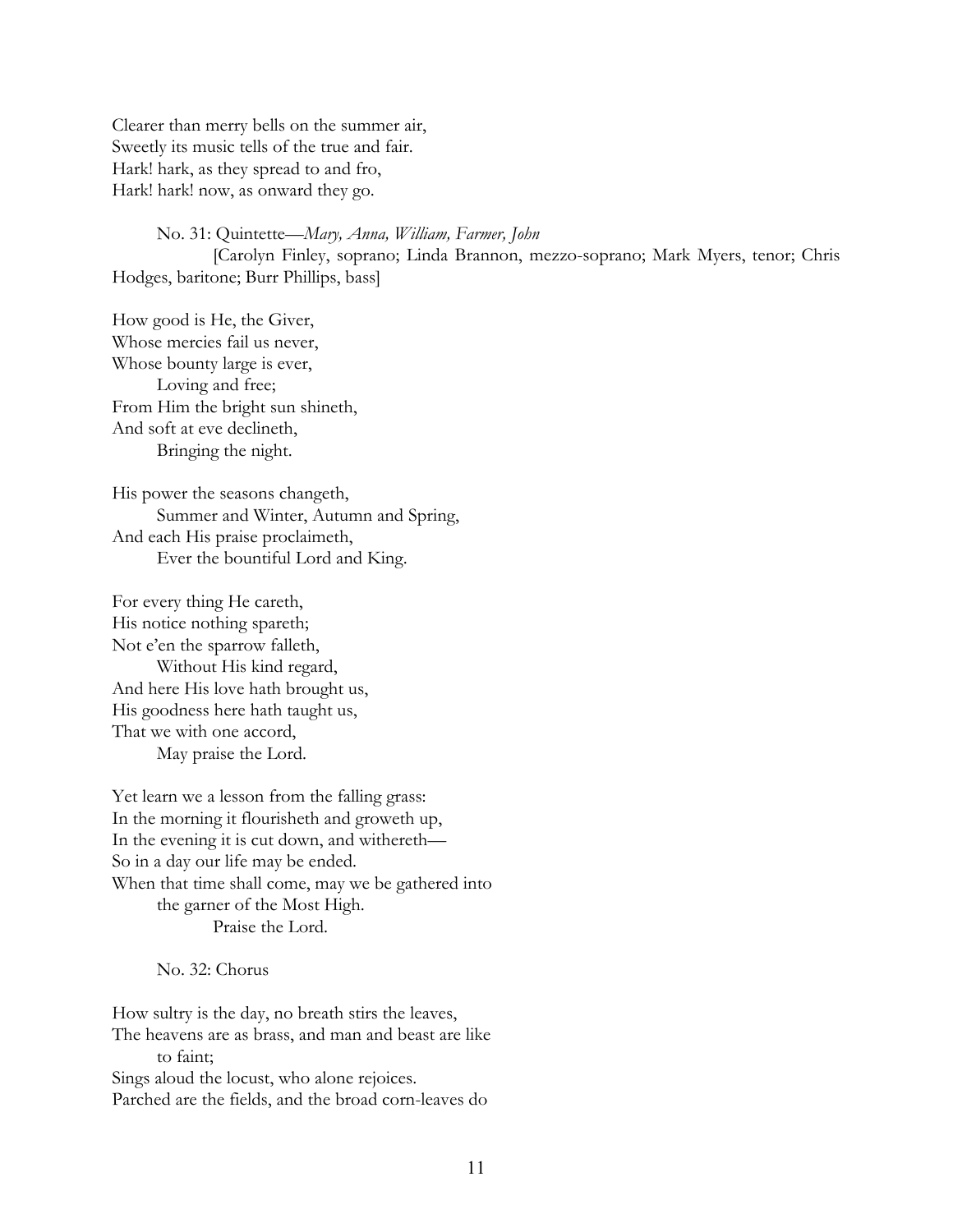curl.

The air is glowing as from a heated furnace; The panting cattle loll their dripping tongues; It seems as though the earth were burning.

> No. 33: Song—*Farmer* [Mark Myers, tenor]

How hushed and still are all the quivering airs! How deep, profound, the silence nature wears;

With dread she seems oppressed, and waiting stands, As if in hope some mighty power would burst the heated bands; What power can give the parched earth life again? How hushed and still the meadow, field and plain!

But see! in the west a cloud appears, Higher and higher mounts its crest, See! it spreads its ample fold, Look! its deepening fringe of gold; Ha! behold the lightnings play. Spare not your muscles now, good lads, But quick to the work, And rest not until within the barn Our spoil be safely housed.

No. 34: Chorus

Yes! to the work! to the work! a shower! a shower! Hurry, hurry, etc.

Come, follow while quickly we rake up the hay The cloud rises fast, let us make no delay. Hurry, hurry, etc.

'Tis spreading and rising, come make no delay Faster! yet faster! come, rake up the hay, Hurry, hurry, etc.

The cloud rises fast, 'tis spreading and rising, Roll the winnow, roll! Roll it faster, for the black cloud is here. Hurry, hurry, etc.

On the wagon quickly load it away,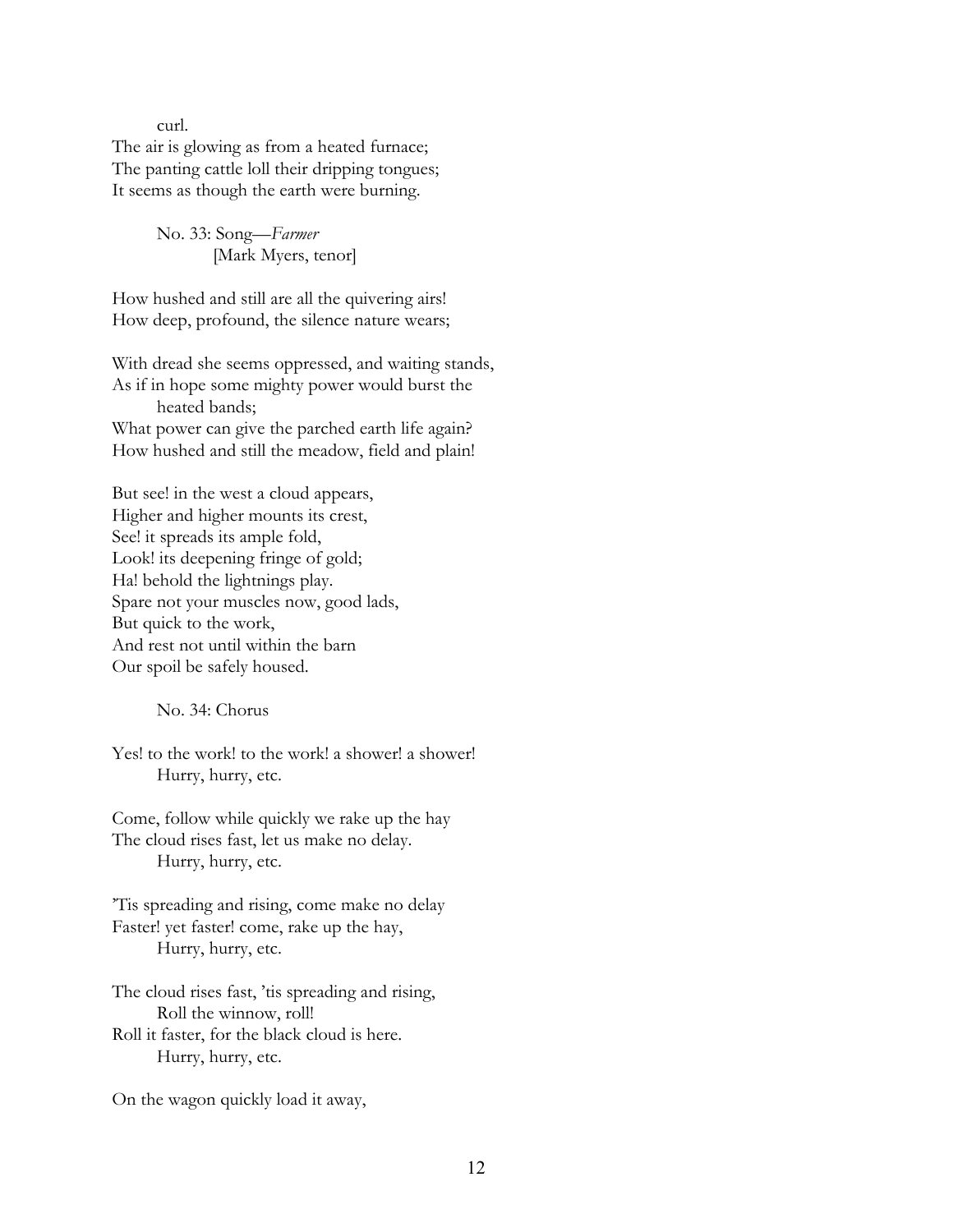Pitch it faster, for the rain will not stay Pile it higher, so we'll not lose the day, Hurrah! we shall not lose the day.

> No. 35: Song—*John* [Gary Petersen, bass]

Now creaks the heavy wagon with its towering load, While to his oxen the driver calls, Up Buck! come Bright! Now do your best, brave beasts! Put forth your mighty strength, to save from harm your winter's food. Gee up! gee up! G'a-lang! do your best, brave beasts; Open wide, open wide the doors. Now for a mighty pull! haw, Buck! haw, Bright! come here! Who ho! Who ho! All safe, all safe, now stand at ease, While the coming storm is roaring, Our fragrant spoil is safely housed From the tempest rain outpouring, And now, if all our friends as well Succeed the shelter gaining, With joy we'll sing our harvest song, And care not for the raining. No. 36: Quartette and Chorus [Patti Abasolo, soprano; Phyllis Bush, mezzo-soprano; Marc Much, tenor; Mark Jones, bass] *Chorus* Shrouded is the sun, and black the heavens as night! How fearful and how grand the distant Thunder's roar, Whose awful voice proclaims its Maker's dreadful power! But see! the rushing wind sways back and forth the stately trees. *Quartette* Yet fear not we; He whom the winds obeyed is master of the storm. *Chorus* Now bursts with overwhelming crash the Thunder's roar! Earth trembles in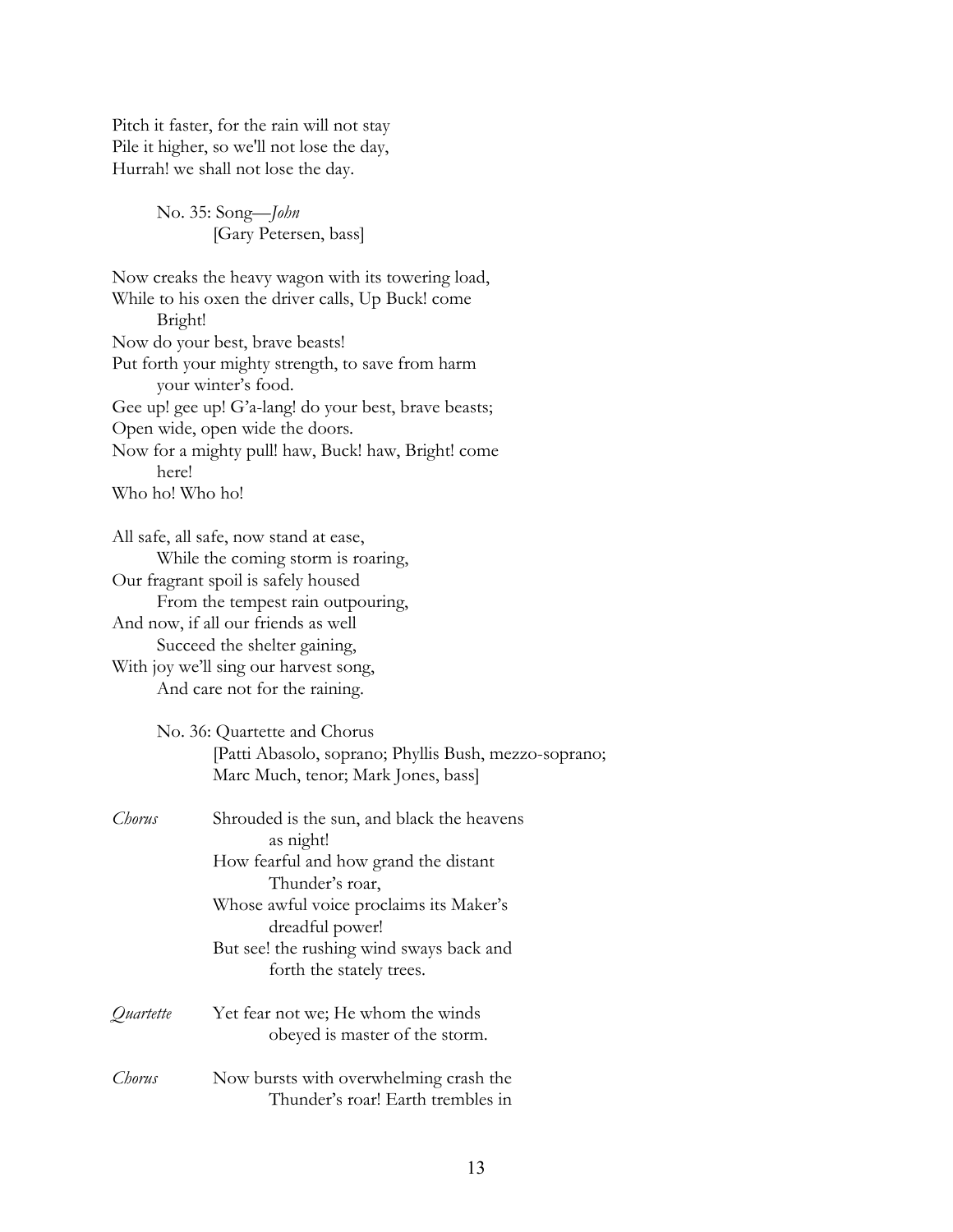# affright!

| Quartette                                                                                                                                                                                                                                                                                                       | Yet fear not we, etc.                                                                                                              |
|-----------------------------------------------------------------------------------------------------------------------------------------------------------------------------------------------------------------------------------------------------------------------------------------------------------------|------------------------------------------------------------------------------------------------------------------------------------|
| Chorus                                                                                                                                                                                                                                                                                                          | The rain! the rain! it cometh now. With<br>mighty rush, in torrents pouring down!                                                  |
| Quartette                                                                                                                                                                                                                                                                                                       | Yet fear not we; the tempest but obeys<br>His will.                                                                                |
| Chorus                                                                                                                                                                                                                                                                                                          | Again the thunder's crash! and yonder<br>mighty oak is riven in twain as 't were<br>a quivering reed!<br>How fearful is the storm! |
| Quartette                                                                                                                                                                                                                                                                                                       | Yet fear not we; He whom the winds<br>obeyed is master of the storm.                                                               |
|                                                                                                                                                                                                                                                                                                                 | No. 37: Duet-William and Anna<br>[Phyllis Bush, mezzo-soprano; Marc Much, tenor]                                                   |
| Lo! the clouds are breaking,<br>The storm its power hath spent;<br>Nature smiles, awaking,<br>With joy for mercies sent.                                                                                                                                                                                        |                                                                                                                                    |
| But hear the distant thunder's muffled pealing!<br>Where far away the storm appears,<br>Behold, in radiant beauty smiling,<br>Looks the blue sky e'en through tears.<br>Lo! the heavens are breaking,<br>The storm its power hath spent;<br>And see! with golden gleaming<br>The bow, the bow of promise sent.  |                                                                                                                                    |
| No. 38: Chorus                                                                                                                                                                                                                                                                                                  |                                                                                                                                    |
| Rainbow! rainbow! hail, hail to thee,<br>In brightness and beauty arrayed;<br>Rainbow! rainbow! welcome to thee,<br>Thou bright arch of glad promise made.<br>Welcome, bow of promise; welcome, arch of beauty,<br>Joyfully we hail thee, seal of promised mercy.<br>Rainbow! rainbow! hail, hail to thee, etc. |                                                                                                                                    |
|                                                                                                                                                                                                                                                                                                                 | No. 39: Solo—Mary and Semi-Chorus<br>[Carolyn Finley, soprano]                                                                     |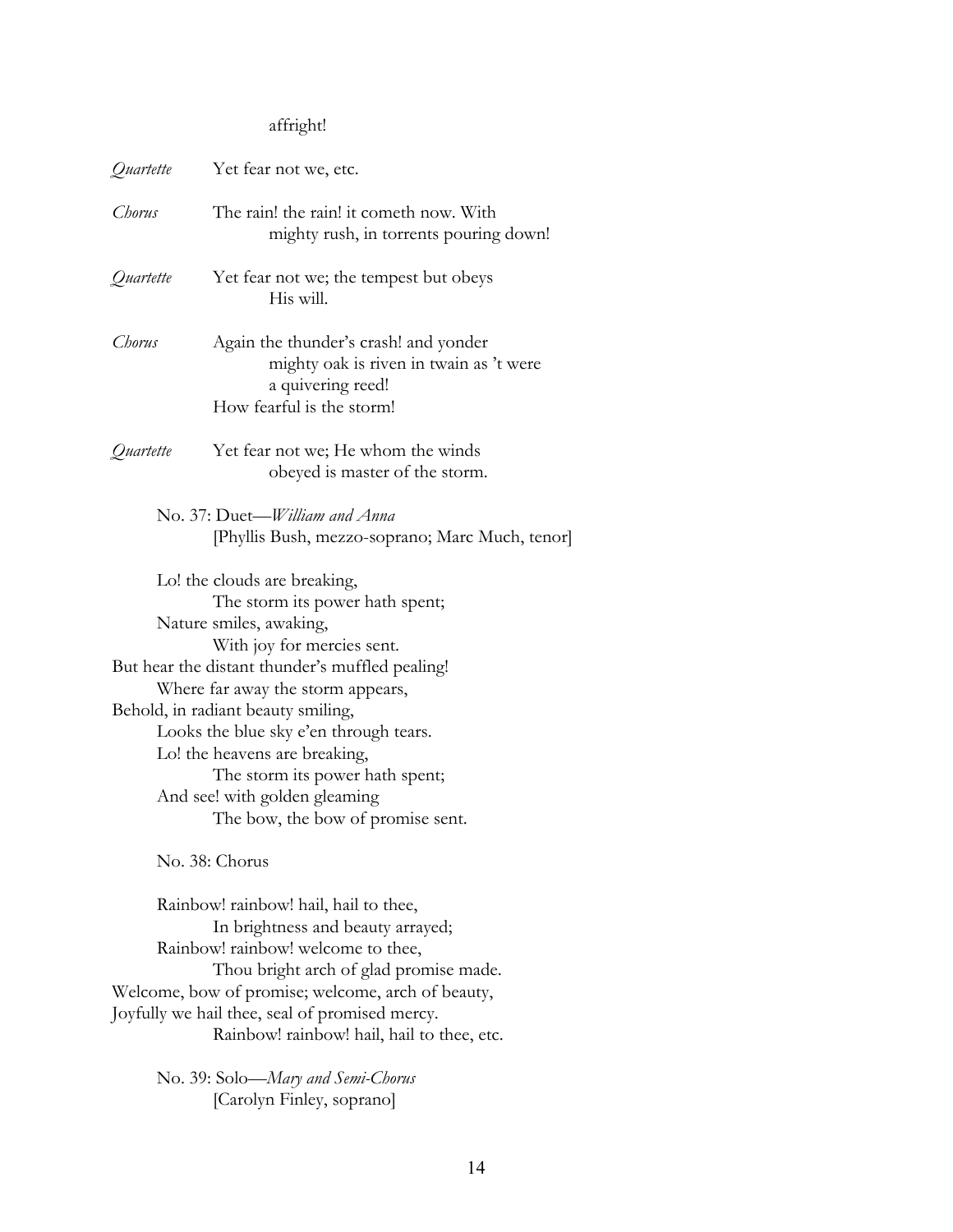All nature now rejoices, With thousand happy voices, O'er all her beauteous verdure New freshness reigns again.

On valley, hill and mountain, On woodland, grove and fountain, The beauteous light is resting, Where poured the summer rain.

The robin sings his song, From the tree-top waving high, With boisterous mirth it floats, In the golden lighted sky:

The little brook runs laughing, Laughing down the hill, And louder, louder swells the song, As joins each sparkling rill.

How pure the mellow light, How fresh and cool the air, While floating in beauty, The golden clouds appear,

On gentle breezes borne, The balmy odors come, While gladly we join In our merry harvest home.

> Recitative: *Farmer* [Mark Myers, tenor]

With grateful hearts sing we now our Harvest home.

No. 40: Finale—Full Chorus

Harvest home! Harvest home! Not in vain has been our labor, Harvest home! Filled our barns with fragrant hay, Harvest home! Let the song and dance go round, Harvest home! Plenty smiles upon our labor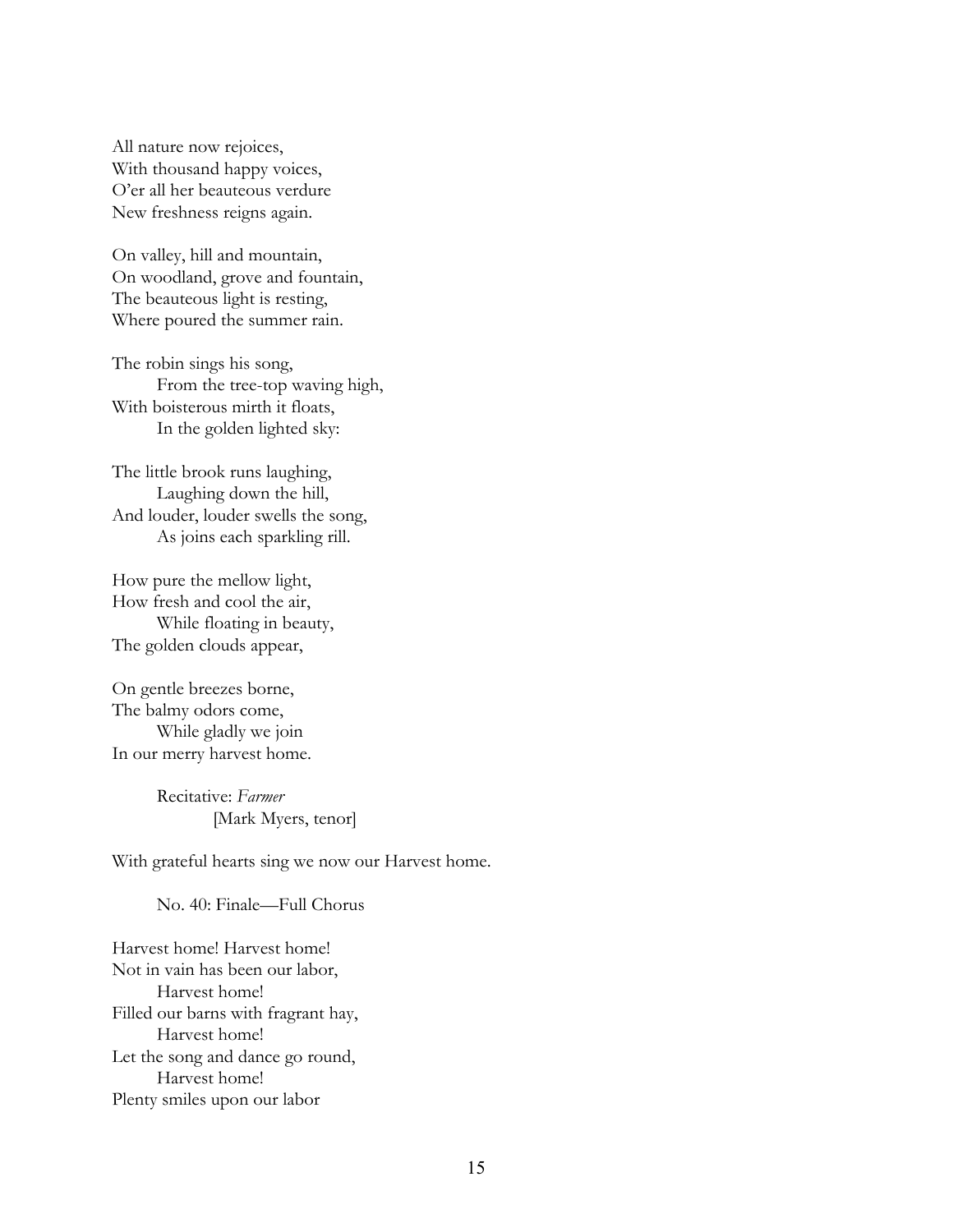#### Harvest home!

Thanks be to Him who has given the increase, Harvest home! Then joyful sing, Harvest home! etc.

*The End*

**Frank McKinley***,* director of the North Texas State University Grand Chorus and professor of music at NTSU, holds a Bachelor of Music degree from Muskingum College, New Concord, Ohio, and a Master of Music degree from Westminster Choir College, Princeton, N.J. While a graduate student he was a member of the Westminster Choir and served as minister of music at Calvin Presbyterian Church in Philadelphia. He did further graduate study at Indiana University, where he held a fellowship, and has completed class- work and residence requirements for the Doctor of Music Education degree. McKinley has been directing choirs at NTSU since 1947. Under his leadership the A Cappella Choir has presented concerts throughout Texas and in Oklahoma, Colorado, Illinois, Kansas, Missouri, Kentucky, Tennessee, and Arkansas and in 1964 made a twelve-week, nine-country tour of Europe sponsored by the United States State Department's Cultural Presentations Program.

**The North Texas State University Grand Chorus***,* organized in 1939, has sung more than a hundred performances of major choral works under such prominent conductors as Anshel Brusilow, Walter Hendl, Paul Kletzki, and Georg Solti. It has appeared seventy times with the Dallas Symphony and with the symphony orchestras of San Angelo, Wichita Falls, Corpus Christi, Fort Worth, and Houston. In 1974 the choir performed Szymanowski's *Stabat Mater* and Penderecki's *Dies Irae* with the National Symphony under Antal Dorati at the Kennedy Center, Washington, D.C.

# **Members of the North Texas State University Grand Chorus**

Patti Abasolo, Lynne Adkins, Stephen Austin, Everett Barksdale, Anthony Barlett, Meggo Barthlow, Patricia Barton, Jeffrey Black, David Blassingame, John Bledsoe, Karen Bogan, Gretha Boston, Laurie Boyland, Cynthia Brady, Delia Braisford, Dee Brannon, Linda Brannon, Michael Branson, Dianne Breland, John Brewer, Michael Brinkely, Karl Brinkman, Rafael Briones, Ken Brooks, Melonie Burchfield, Phyllis Bush, Curtis Campbell, Teresa Capps, Mike Carnagey, Susan Carnagey, Shelia Cason, Louis Champion, Larry Clark, Bob Cole, Elizabeth Cole, Rosemary Cummings, Alan Davis, Sharlu Davis, Chris Dodson, Linda Dovalina, Gay Dykes, Wayne Eastwood, Margaret Eddleman, Laurie Finkler, Carolyn Finley, Teresa Fox, Richard Franklin, Larry Frederick, Elinabeth Ghitescu, Kathy Glover, Darlene Grant, Gail Groom, Irene Haesle, William Ham, Judi Hanning, Angela Harmon, David Haskins, Sharon Heaton, Gaylene Helvey, Jay Hill, Chris Hodges, Rick Hooten, Chrissie Horany, Don Hurst, Edward Hushfield, Richard Jackson, Tim Jenkins, Debbie Johnson, Jill Johnson, Angela Jones, Mark Jones, Sherrie Joyce, Kevan Kelly, Mary Kelly, Pamela Kinney, Morris Kinsley, Martha Kirpatrick, Marcie Kuperberg, Rachel Lebon, Jerri Lunn, John Lynch, Jimmy McClinton, Tim McGaugh, Dawn Malone, Jeff Marler, Kendall Marsh, Myron Martin, Dina Martinez, Michael Mayo, Owen Miller, Michael Mills, Shirld Milton, Virginia Moore,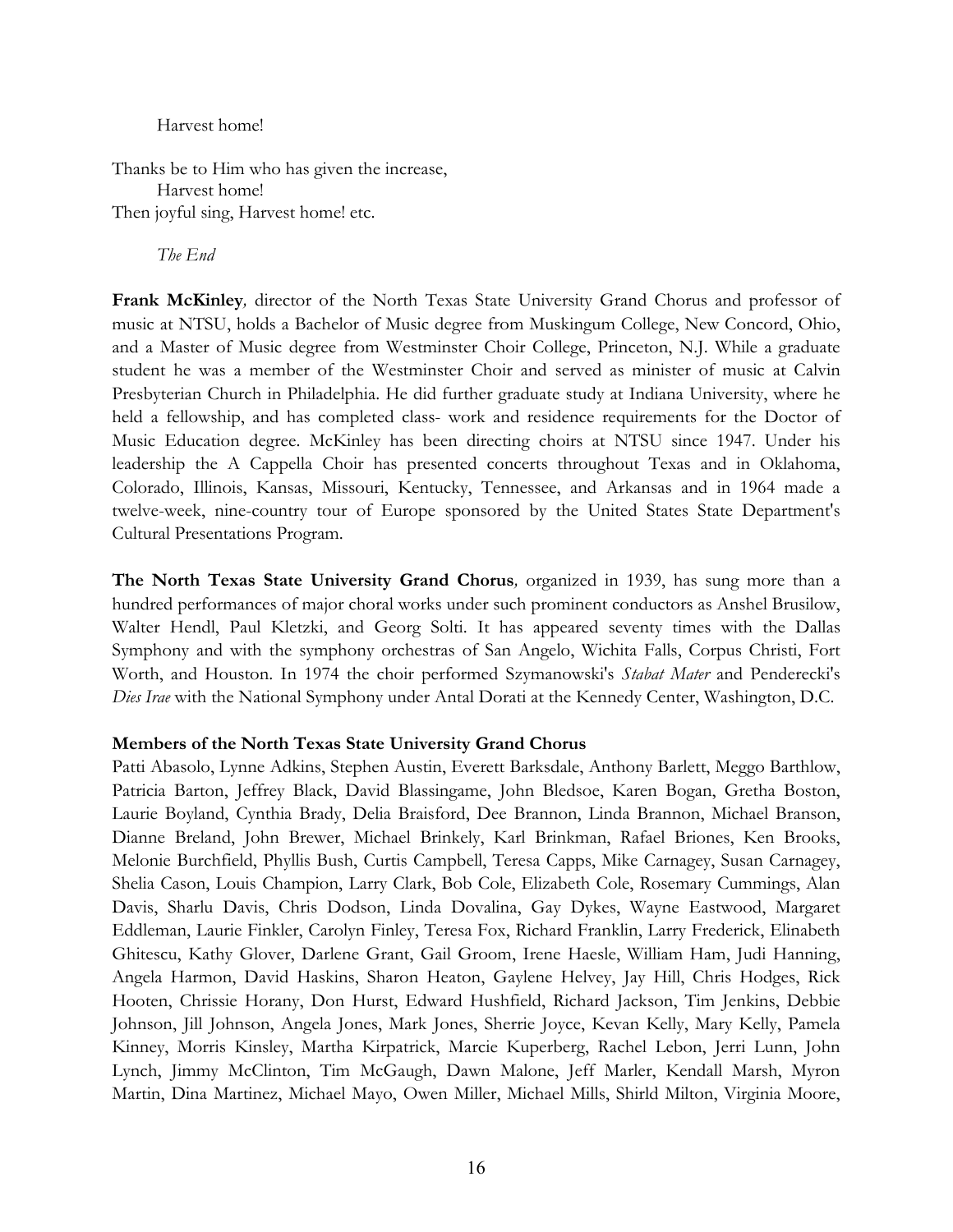Walter Morris, Marc Much, Mark Myers, Stanton Nash, Leisa Nite, Richard Nix, Robert Novak, Julie Payne, Debra Pechal, Gary Peterson, Ann Petty, Burr Phillips, Gary Pickle, Sandy Pierce, Steve Pierce, Reginald Pittman, Robert Mac Price, Mike Reid, Russell Rhodes, David Richmond, Cynthia Riley, Monica Roden, Marsha Russell, Rochelle Ruth, Karl Simmons, Kenneth Slaughter, Nannette Smejkal, Julia Stallings, Johnie Stark, Mark Stephens, Betty Storm, Daniel Terrazas, Jake Thorp, Terri Torbit, Robert Van Stryland, Tim Vaughn, Jonnie Walker, Lisa Whisenhunt, Susan White, Jean Wilkinson, Roberta Winam, Vance Wright, Dorothy Yancey, Michael Zimmerman

### **SELECTED BIBLIOGRAPHY**

- Epstein, Dena J. *Music Publishing in Chicago Before 1871: The Firm of Root & Cady, 1858–1871.* Detroit: Information Coordinators, 1969.
- Hitchcock, H. Wiley. *Music in the United States: A Historical Introduction.* Englewood Cliffs, N.J.: Prentice-Hall, 1969.
- Root, George Frederick. *The Flower Queen; or, The Coronation of the Rose.* New York: Mason & Law, 1852.

------. *The Pilgrim Fathers,* in *The Book of Cantatas.* New York: Mason Brothers, 1854.

------. *The Story of a Musical Life: An Autobiography.* Cincinnati: Church, 1891.

Upton, George P. *Musical Memories: My Recollections of Celebrities of the Half Century, 1850–1900.* Chicago: McClurg, 1908.

### **SELECTED DISCOGRAPHY**

*America Sings.* Vol. II: *The Great Sentimental Age (1850–1900).* Vox SVBX-5304. *Ballads of the Civil War.* Vol. II: *1861–1865.* Folkways 2188. *Music of the Civil War.* 2-Mercury 77011. *Sentimental Songs of the Mid-19th Century.* Takonia Records. *The Union.* Columbia LS-1006.

Producer: Andrew Raeburn Recording and mixing engineer: Stan Tonkel Assistant engineers: Hank Altman, Ted Brosnan, and Tom Fearing Tape editor: Don Van Gordon, Soundwave Studios Digital mastering: Dirk Sobotka, SoundByte Productions, Inc., NYC Recorded in the Recital Hall at North Texas State University, Denton Cover art: Cover design: Bob Defrin Design, Inc., NYC Library of Congress Card No. 78-750036 1978 © 1998 Recorded Anthology of American Music, Inc.

# **The original recording was made possible with a grant from the Rockefeller Foundation. This project is supported in part by a grant from the National Endowment for the Arts. This recording was also made possible with a grant from Francis Goelet.**

#### FOR NEW WORLD RECORDS:

Herman E. Krawitz, President; Paul Marotta, Managing Director; Paul M. Tai, Director of Artists and Repertory; Lisa Kahlden, Director of Information Technology; Virginia Hayward,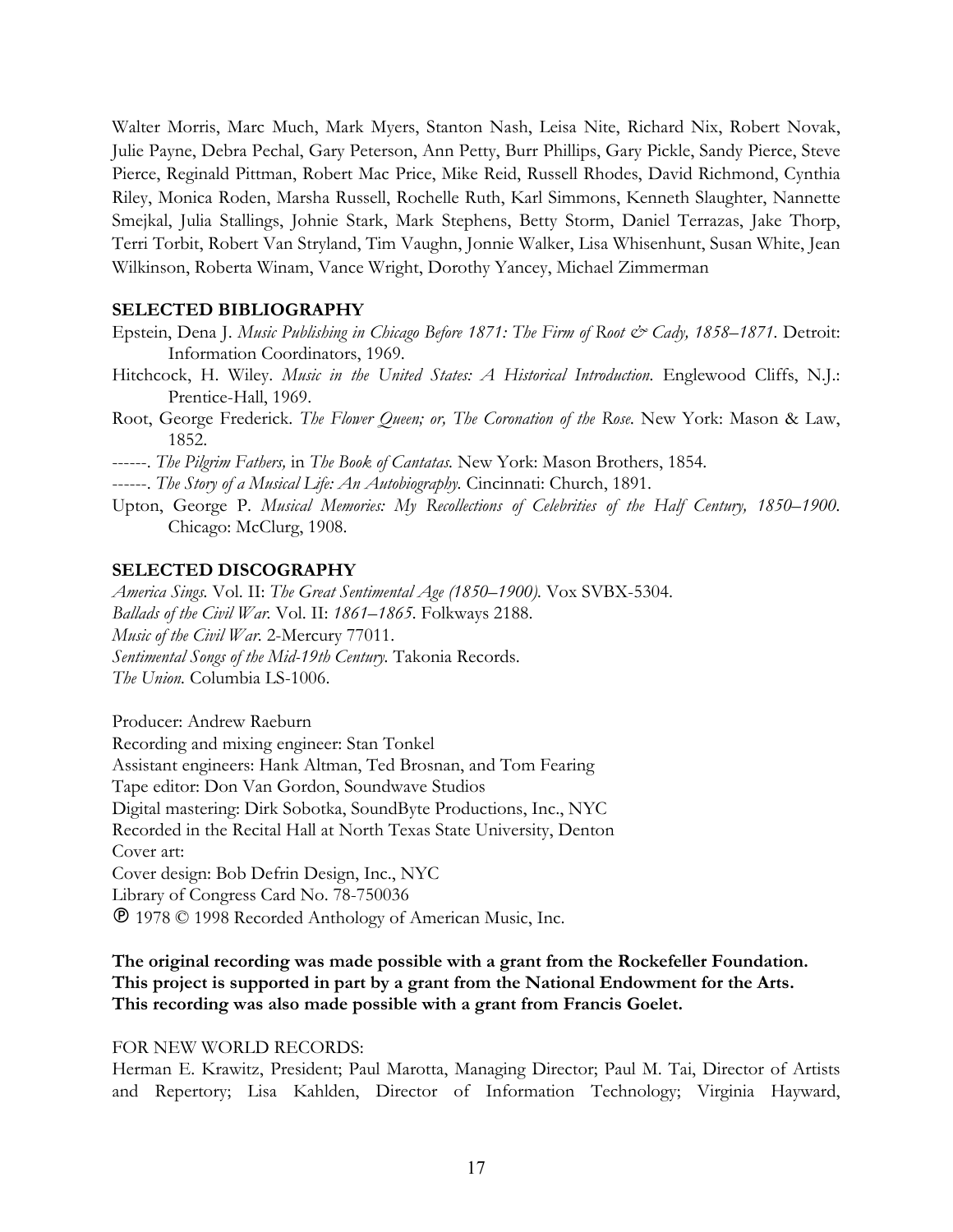Administrative Associate; Mojisola Oké, Bookkeeper; Ben Schmich, Production Associate.

RECORDED ANTHOLOGY OF AMERICAN MUSIC, INC., BOARD OF TRUSTEES: David Hamilton, Treasurer; Milton Babbitt; Emanuel Gerard; Adolph Green; Rita Hauser; Herman E. Krawitz; Arthur Moorhead; Elizabeth Ostrow; Don Roberts; Patrick Smith; Frank Stanton.

Francis Goelet (1926-1998), Chairman

**GEORGE F. ROOT** (1820-1895) 80234-2 **The Haymakers An Operatic Cantata, Part the Second UNIVERSITY OF NORTH TEXAS GRAND CHORUS FRANK McKINLEY, conductor; Erma Rose, piano** 

- 1 Full Chorus: *Good Morning* (2:24)
- 2 Recitative: *How Pleasant Are Those Cheerful Words* (0:55) Mark Myers, tenor
- 3 Song: *Blithely Go We Forth* (1:20) Mark Myers, tenor
- 4 Chorus and Echo: *Light Hearted Are We* (0:57)
- 5 Chorus: *How Like Some Tented Camp* (1:43)
- 6 Recitative: *Joy!* (0:39) Linda Brannon, mezzo-soprano
- 7 Song: *Scenes of Happiness* (1:48) Linda Brannon, mezzo-soprano
- 8 Recitative: *The Dew Now Is Off* (0:21) Gary Petersen, bass
- 9 Semi-Chorus: *Toss It Hither* (0:51)
- 10 Double Semi-Chorus: *Hark to the Cheerful Sound* (0:52)
- 11 Quintette: *How Good Is He, the Giver* (3:18) Carolyn Finley, soprano; Linda Brannon, mezzosoprano; Mark Myers, tenor; Chris Hodges, baritone; Burr Phillips, bass.
- 12 Chorus: *How Sultry Is the Day* (2:23)